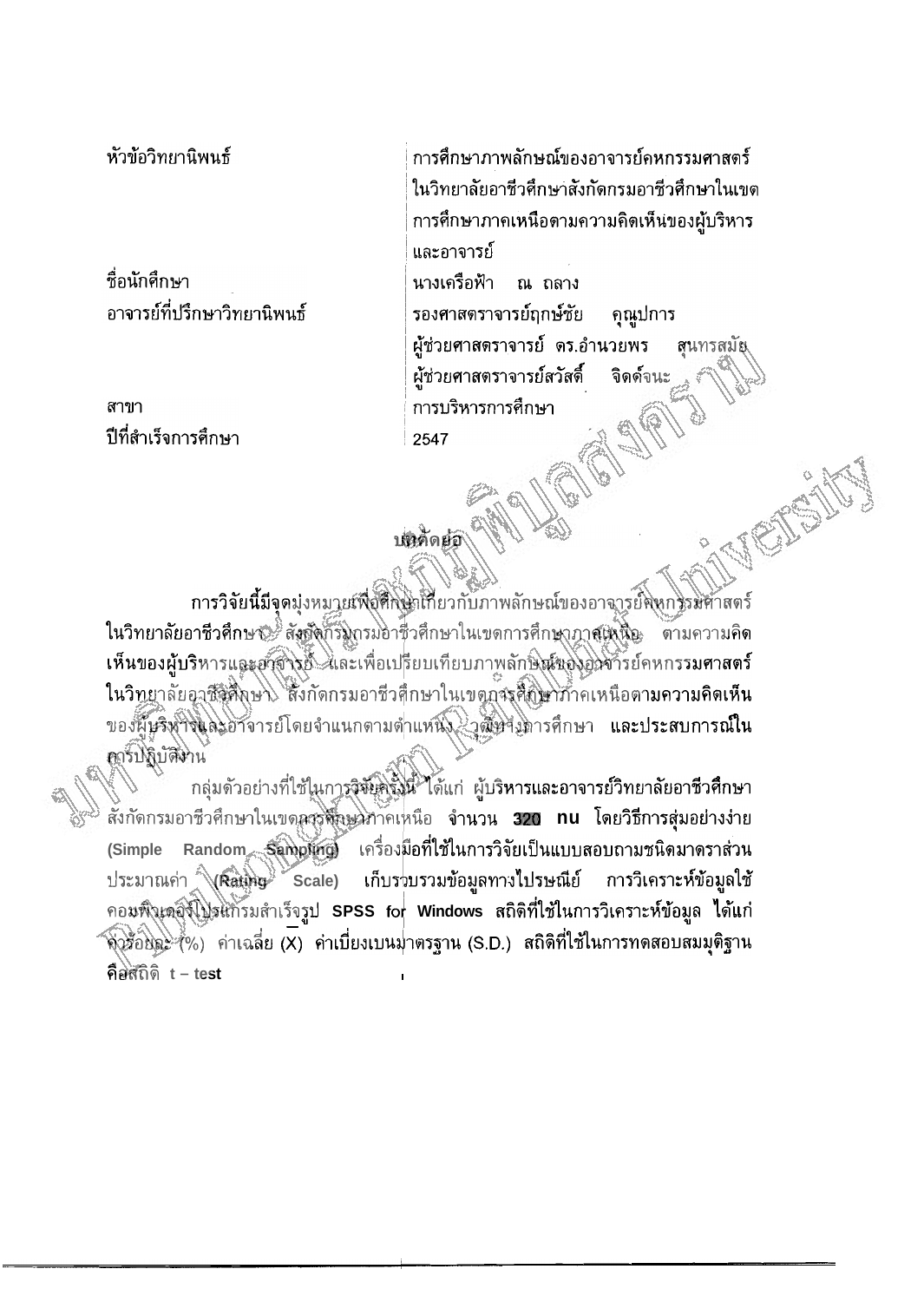1. ผู้บริหารและอาจารย์วิทยาสั่ยอาชีวศึกษามีความคิดเห็นต่อภาพลักษณ์ของ อาจารย์คหกรรมศาสตร์ในวิทยาลัยอาชีวศึกษาสังกัดกรมอาชีวศึกษาในเขดการศึกษาภาคเหนือ ในภาพรวมทั้ง 4 ด้านคือ บุคลิกภาพ ความรู้ความสามารถ ความเป็นผู้นำ และการครองดน อยู่ในระดับมาท

2. ผู้บริหารวิทยาลัยอาชีวศึกษามีความคิดเห็นต่อภาพลักษณ์ของอาจารย์คหกรรม ี ศาสตร์ในวิทยาลัยอาชีวศึกษา สังกัดกรมอาชีวศึกษาในเขดการศึกษาภาคเหนือในภาพรวม∖ิ <sub>.</sub> ทั้ง 4 ด้านคือ บุคลิกภาพ ความรู้ความสามาร<mark>ถ ความเป็นผู้นำ และการครองดน</mark>อยู่ในระตับมาอิ⊯

3. อาจารย์วิทยาลัยอาชีวศึกษามีความคิดเห็นต่อภาพลักษณ์ของอุวังิจังย์คิดกรรม ี่ ศาสตร์ในวิทยาลัยอาชีวศึกษา สังกัดกรมอ่าชีวศึกษาในเขตการศึกษาทำคุโหนือในภาพรวม ทั้ง 3 ด้านคือ บุคลิกภาพ ความรู้ความสามารถ และการครองคนอยู่ในระดับมาก ยกเว้น ความเป็นผู้นำอยู่ในระดับปานกลาง

4. ผู้บริหารและอาจารย์วิทยาสันอาชีวดีกษามีความคิดเห็นด่อภาพลักษณ์ของ อาจารย์คหกรรมศาสตร์ในวิทยาลัยอาชีลส์สมิง โล่งกัดกรมอาชีวศึกษาในเนตกรรดีกษา ภาคเหนือในภาพรวมทั้ง 4 ด้านคือ บุคลิกทาพ ความรู้ความสามารถ ความเป็นผู้นำ และ การครองดนไม่แตกต่างก็นิ

5. ผู้บริหารอักจารย์วิทยาลัยอาชื่วศึกษาที่มีวุฒิทางกิจรส์กิจปิดวิ่งกันมีความคิดเห็น ด่อภาพลักษณ์ของอาจย์ศัหกรรมศาสตร์ในวิทยาลัยอาชีวส์กับวิ่ง สี่งี้กัดกรมอาชีวศึกษาในเขต การศึกษากลิเพนิฮในภาพรวมทั้ง 4 ด้านคือ บุคลิกทิ่งให้ ความรู้ความสามารถ ความเป็นผู้นำ และกิจิจกรองต้นไม่แตกด่างกัน

6. ผู้บริหารและอาจารย์วิชย์ลิลินิคชั่วศึกษาที่มีประสบการณ์ในการทำงานด่างกันมี ความคิดเห็นต่อภาพลักษณ์มองอัจจริย์ค| กรรมศาสตร์ในวิทยาลัยอาชีวศึกษา สังกัดกรม อาชีวศึกษาในเขตการสุกิษาศักเหนือในภาพรวมทั้ง 4 ต้านคือ บุคลิกภาพ ความรู้ ความสามารถ (ครัวมิเป็นผู้นำ และการครอ<mark>งตนไม่แตกต่างกัน</mark>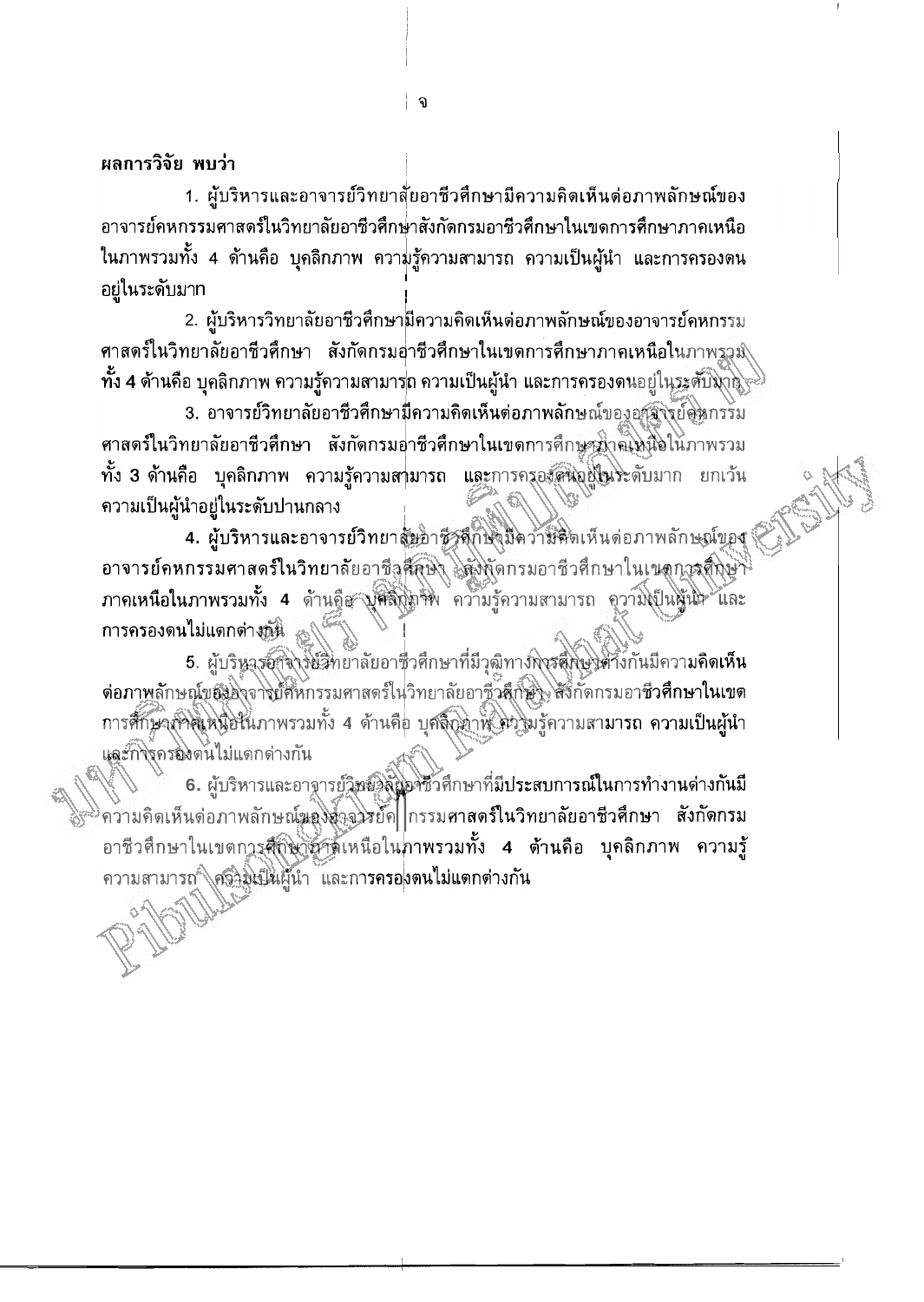**Title** THE OPINIONS OF ADMINISTRATORS AND TEACHERS IN HOME ECONOMIC TEACHERS'S IMAGE : VOCATIONAL COLLEGES IN NORTHERN REGION Author Mrs.Kroefa Na Thalang Mrs.Kroefa Na Thalang<br>Associate Professor Roekchai Khunoopakarn<br>Assistant Professor Dr.Amnuayporn Soonthonsmai Advisors Associate <sup>r</sup>rofessor Roekchai Khunoopakarn Assistant Professor Sawat Jitjana Field Educational Administration AST Year 2004

## ABSTRACT

The purpose of this research was to study the images of  $A_0$ Economic Teachers from executive administrators and other teachers in the Northern Vocational Colleges. The stu $y$  was done by comparing their images with classification of positions, educational background and teaching experiences.

The sampling group was 320 persons by random sampling from vocational colleges in the North. They were classified into the sup-groups : executive administrators and general teachers. Rating schele questionnaires were<br>  $\frac{1}{2}$  and  $\frac{1}{2}$  analyzing were percents (%),  $\overline{X}$ , S.D.,<br>  $\overline{X}$ , S.D.,<br>  $\overline{X}$  and  $\overline{X}$ , S.D.,<br>
The results of study : used for collecting data by post. Dala analyzing were percents (%),  $\times$  , S.D. , t - test from SPSS for window programmer.

The results of study : 1) The executive administrators and teachers idealised that the bome economic teachers in from dimension : personality, teachingknowledge, leadership and solf-sufficence in high levels. 2) For the administrator, idealised that from d mensions (personality, teachingknowledge, leadership and self-sufficence) of  $hom$  economic teachers were in high levels. 3) For teachers in the northern vocational colleges idealised that the four I dimensions of home economic teachers were different. The three dimensions (personality, teachingknowledge and self-sufficence) were high levels, but leadership was in the middle level.  $|4\rangle$  Both administrator group and teacher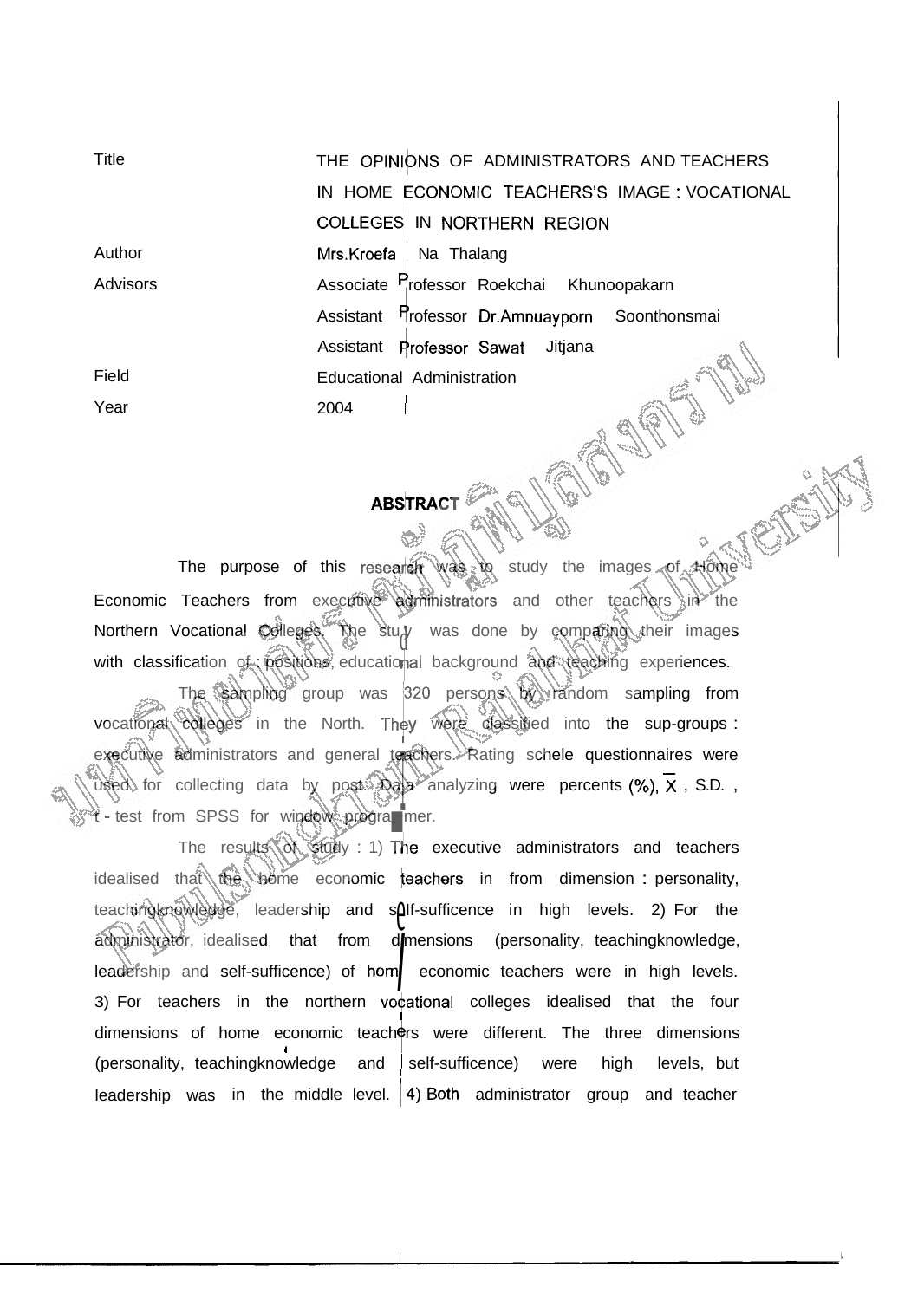group in the vocational colleges idealised in general that the four dimensions of home economic teachers were not different. 5) The administrators that had different educational backgrounds were not different opinions on four dimensions (personality, teachingknowledge, leadersh p and self-sufficence) to home economic teachers. 6) The administrators and te chers in the northern vocational colleges economic teachers. hp a<br>e<mark>l</mark>che were not different opinions for the image of the four dimensions to the home